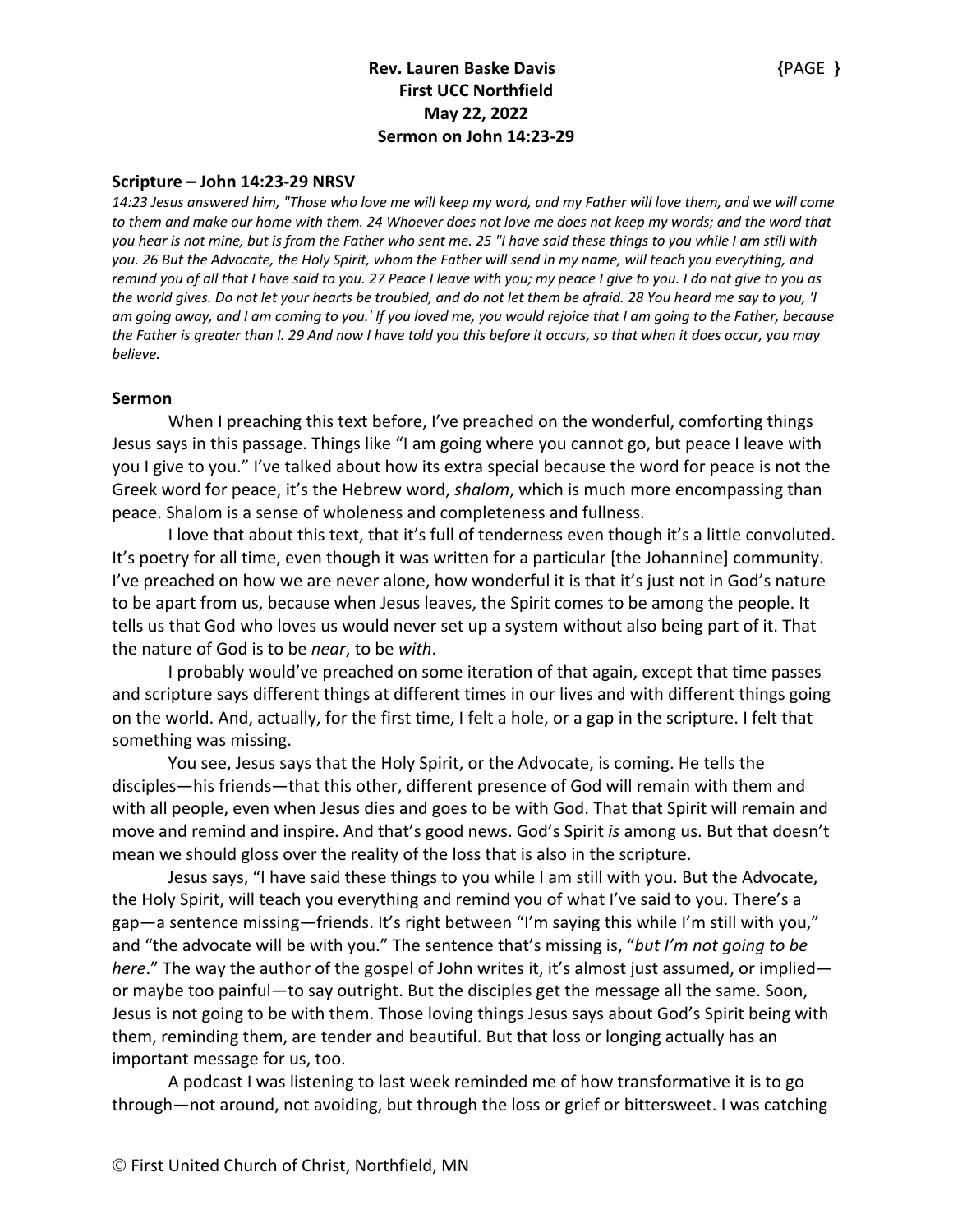up on Glennon Doyle's podcast called "We Can Do Hard Things" recently. At various meetings, I have learned that many of you listen to this podcast too! In this episode, Glennon was talking to Susan Cain. Susan Cain is the author of the book, *Quiet* on the secret strengths of introverts. And she has a new book out, called *Bittersweet: how sorrow and longing make us whole,* which was just published. Cain talks about how some people feel a sensitivity or melancholy, even in joyful moments.

For example, in their conversation, Glennon talked about how watching her kids play on the beach on a perfect sunny day makes her feel bittersweet, or in her words, "stabs of joy," which is the joy of the moment, combined with the knowledge that that moment is fleeting. That her kids will go off to their own lives, and that's wonderful and it's also bittersweet.

I feel like our scripture today is sort of a stab of joy moment. The joy of the disciples being with Jesus, combined with the awareness that this moment is fleeting, and that Jesus is saying his long goodbyes because will die.

Susan describes the "happiness of melancholy" or "stabs of joy" using a story of a cellist and the power of bittersweetness in this moment in time. 1992 war and siege of Sarajevo bombings all the time. One bombing happened next to the lead cellist of the Sarajevo orchestra. People had to sneak out to get groceries and were being taken out as they were simply outside their homes getting food. Just as it is in Ukraine now, you can imagine how horrible it was. So when the bombing occurred next door, the man went to help his neighbors, to get them out, to get them where they could get medical attention. But then he went back to the bombing site. And in the open, in the middle of the rubble, he sat down to play this haunting, beautiful piece of music. And he plays it out in the open where people weren't. But he goes back for 22 days to play it again and again, once each day. Once for every person killed in the neighboring building in that bombing. People make films and wrote books about it. Later the man says, "you ask me if I'm crazy for sitting outside in an open square playing music in the middle of a war zone and I say to you, they're the crazy ones for bombing Sarajevo." Why is the Albinoni in G minor the thing he chose to play? He plays this stirring, aching music. And the reason is that when we hear that kind of minor key music, sad music, there's something about it that is expressing our longing for the heavens, our recognition that there's a world that we wish we could live in. And we don't live in it right now but we're all deeply united in the fervor of our wish to live in a more perfect and a more beautiful world.<sup>1</sup>

As one preacher has said, 'If you can't make it happy, make it beautiful.'<sup>2</sup>

That's what the cellist did. That's what the Minnesota Orchestra did, just two days after 9/11 when they changed their whole concert program and began with Nimrod by Edward Elgar. That's what the parents in Poland are doing when they leave their strollers for the families at the train station leaving them there for Ukrainian families fleeing the war.

<sup>1</sup> Glennon Doyle and Susan Cain on "We Can Do Hard Things" podcast, April 6, 2022, accessed May 12, 2022 **{**HYPERLINK "https://podcasts.apple.com/us/podcast/susan-cain-says-sadness-is-asuperpower/id1564530722?i=1000556487145"**}** .

<sup>2</sup> Rev. Sam Wells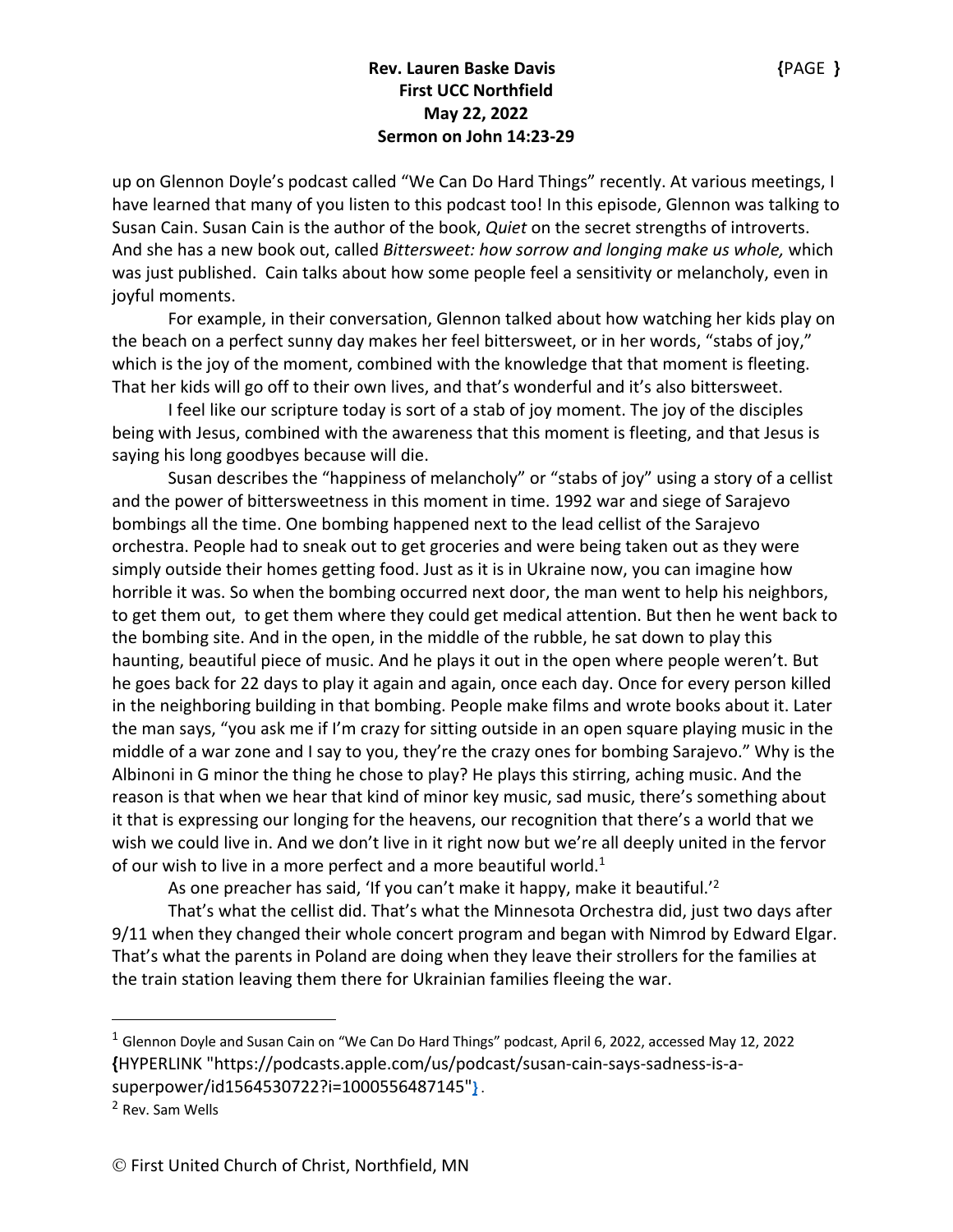If it can't be happy, make it beautiful. When things are the most painful that is our invitation for humanity to show up. It cracks your heart open and takes your breath. It's a depth of beauty we don't get when everything feels okay.

It's pulling back the curtain, from the business of our daily lives. As one person said on the podcast, its realizing about humanity: "we are this horrible; we are this good. We are this greedy; we are this generous. We are this tenuous; we are this brave."3

I feel like our scripture today is sort of a stab of joy moment. You see, because there is this tenderness and love in this text from Jesus to his followers. And it's worth holding up. But the tenderness and love are so special because they are paired with an impending sense of sadness, absence and loss. This is after all, part of Jesus' farewell discourse, which is to say, the long goodbye in the gospel of John before Jesus dies and is raised. He says, "I have said these things to you while I am still with you. But the Advocate, the Holy Spirit will teach you everything and remind you of what I've said to you. There's a sentence missing between "I'm saying this while I'm still with you, and the advocate will be with you." The sentence missing that is simply implied is, "I'm not going to be here." The way the author of the gospel of John writes it, it's almost just assumed, or maybe too painful to say outright. But the disciples get the message: soon, Jesus is not going to be with them.

The joy of the disciples being with Jesus combined with the awareness that this moment is fleeting and that Jesus is saying his long goodbyes because will die. I think it's important to not look over that line and just get to the good part. That loss or longing actually has an important message for us.

That loss or longing 1., connects us as humans in the same experience, and 2., can be transformative. Glennon said in the podcast that that longing, that bittersweetness, is the closest she comes to understanding faith. "Faith isn't a list of rules that keeps some in and others out," she said, "it's this hunch that it was all supposed to be more beautiful and perfect than this. And then faith in action," she continues "is not just having the hunch but stretching for it."4

Its's in that bittersweetness, in that stab of joy or that happiness in melancholy that we find one another and God again. Could it be that even in the doldrums, through the horrors of the world, through the hunch or faith that things should be more beautiful and more perfect that we find one another, that we come together, that our busyness and our masks are pulled away for just long enough to have that faith in action, to stretch into that longing. So for those of you who appreciate sitting with things, just hold this idea for a moment. That it is our hunch or longing for a more beautiful world is what leads us back to humanity and to God. And for

<sup>3</sup> Amanda, sister to Glennon Doyle, with Glennon Doyle and Susan Cain on "We Can Do Hard Things" podcast, April 6, 2022, accessed May 12, 2022 **{**HYPERLINK "https://podcasts.apple.com/us/podcast/susan-cainsays-sadness-is-a-superpower/id1564530722?i=1000556487145"**}** .

<sup>&</sup>lt;sup>4</sup> Glennon on Glennon Doyle and Susan Cain on "We Can Do Hard Things" podcast, April 6, 2022, accessed May 12, 2022 **{**HYPERLINK "https://podcasts.apple.com/us/podcast/susan-cain-says-sadness-is-asuperpower/id1564530722?i=1000556487145"**}** .